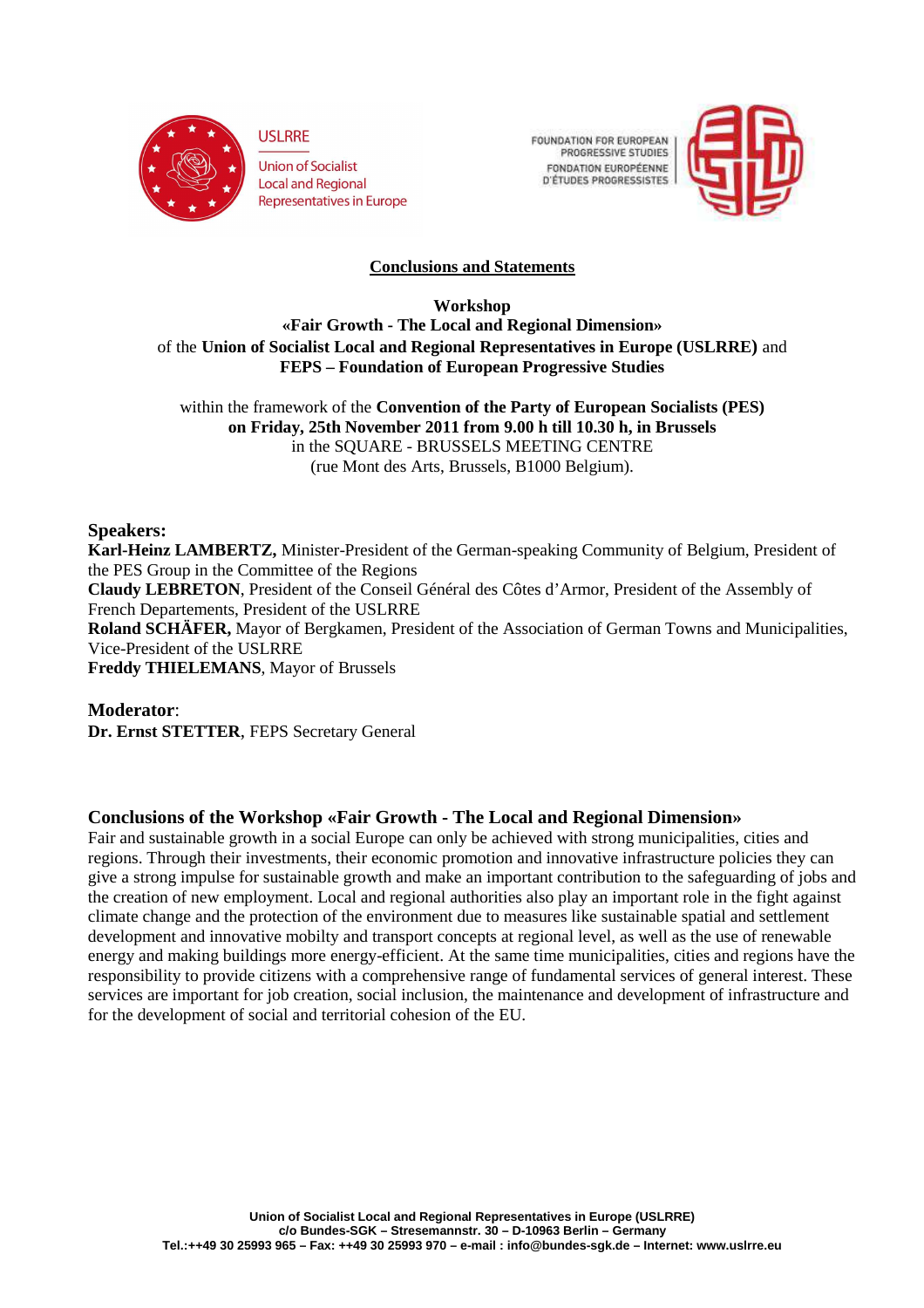#### **Statement by Claudy LEBRETON**

It is a great pleasure to open, in your presence, a working group of our Union. These times of exchange and discussion are always greatly enriching for all of us, even if they are probably too short and not frequent enough.

## **1. The economic context**

We can't help but acknowledge that we are today in a very special situation. Indeed, Europe is perhaps going through its worst crisis since the end of the Second World War.

This is a crisis on many fronts as it involves the economic, political and social foundations of our union. It also leads us to question the very essence of our public action and our commitment to the general interest. Are there no other options than to limit public action? Are we facing a debt crisis or a revenue crisis?

## **2. The specific political context**

In less than a year, the crisis has overthrown 7 governments. In February in Ireland, the Centre (Fianna Fail), that had dominated political life since 1987, was defeated by the right (Fine Gael).

In April in Finland, the "conservatives - social democrats" coalition replaced the centrist government.

In June in Portugal, the right won the legislative elections following the resignation of the socialist prime minister Jose SOCRATES.

In September in Denmark, a centre left coalition dominated by the social democratic party won the legislative elections.

In November in Greece, following the resignation of George PAPANDREOU, a national unity government headed by a former ECB vice-president (Lucas PAPADEMOS) was formed encompassing from the socialists to the extreme right.

In November in Italy, Silvio BERLUSCONI had to resign. Mario MONTI became the head of a government of technicians largely supported by the parties represented in Parliament.

Lastly, in November in Spain, the Popular Party (right) won the legislative elections against the outgoing socialist prime minister, ZAPATERO.

How far is this "upheaval" going to go? We wish for a change of government in France, but also hope that it will restore some hope.

## **3. Issues**

In the economic and political context, it is important to reflect on the issue of "fair growth". In a time of intense crisis, the question of growth is fundamental.

We have to participate in the construction of a new development model because we see the deep inequalities contained in the old model and, especially, how it has led us to the current economic crisis. Whereas the issue of growth is inherent to our capitalist societies, the kind of growth, wealth distribution and the balance of taxes depend on political choices. As socialist elected officials, we would like to promote fair growth with sustainable development and social justice as basic principles of development.

## **4. The position of local authorities on fair growth**

We are all aware that local authorities in Europe have a predominate role in public investments. Yet, there won't be any lasting upswing in growth, and thus no exit from the crisis, without such investments.

To bring back growth, we need together to activate all the leverage available at national and local level to restart the economic machinery. We have indeed a unique opportunity to try to start off on a new, healthier footing: one more respectful of everyone's needs and of those of the environment.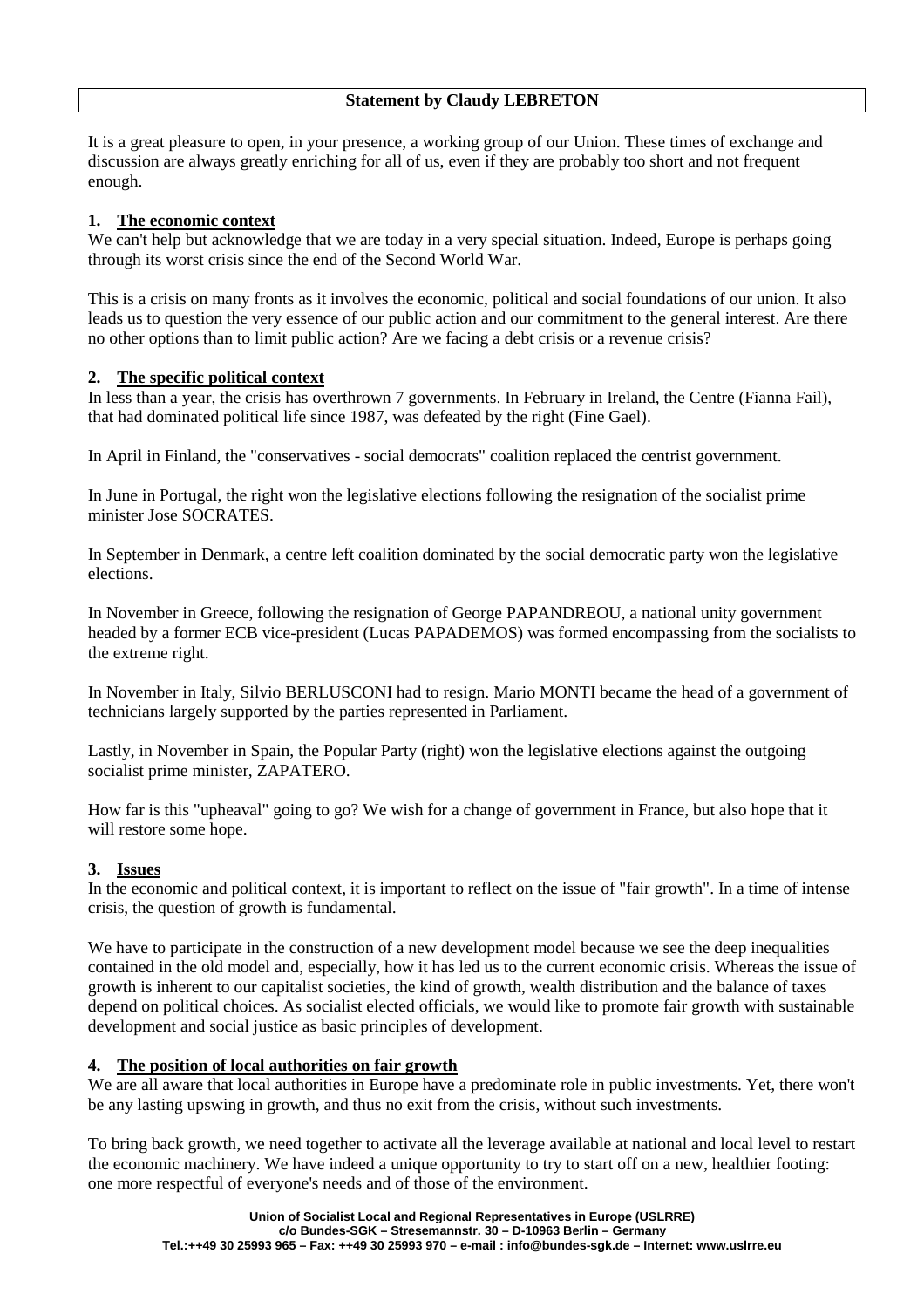To put it simply, GDP cannot remain the only tool used to measure the effectiveness of our policies. The concepts of well-being, sustainable development and social justice now have to be included to lay the foundations of "fair growth". There are indicators of economic, social and environmental analysis that can help us.

### **5. Implementation of "fair growth"**

The text of the convention of the European Socialist Party is an extremely interesting working basis. It raises, for our discussions today and for our future exchanges, the big questions pertaining to the fundamental issues of the 21st century.

Even if much remains to be done on our territories and with our local authorities, some of us already have experience of relevant tools and, especially, policies.

In particular, we have to continue our efforts as regards solidarity, professional integration, economic development and environmental preservation.

I come from an agricultural department very much concerned by all issues connected to sustainable development. For instance, I implement a number of measures enabling local jobs to be maintained while facilitating the conversion of the most polluting modes of production.

Likewise, in my department, I have been trying for years to maintain the not-for-profit sector which is a "glue" for real social cohesion. It's not always easy and it's particularly delicate to find a balance. However, I'm convinced that local authorities can do this just as well as governments, if not better.

They are greatly aware of the special characteristics of their territories and are thus able, through consultation, to come up with the most appropriate solutions.

I very much believe in the power of experimentation. Even if we are not directly involved in deciding our governments', or the European Union's, broad strategic economic and social policies, we all have the tools to innovate locally and to demonstrate every day the effectiveness of different policies, more respectful of humans and territories.

I have no doubt that all of you here have in mind initiatives and examples illustrating this.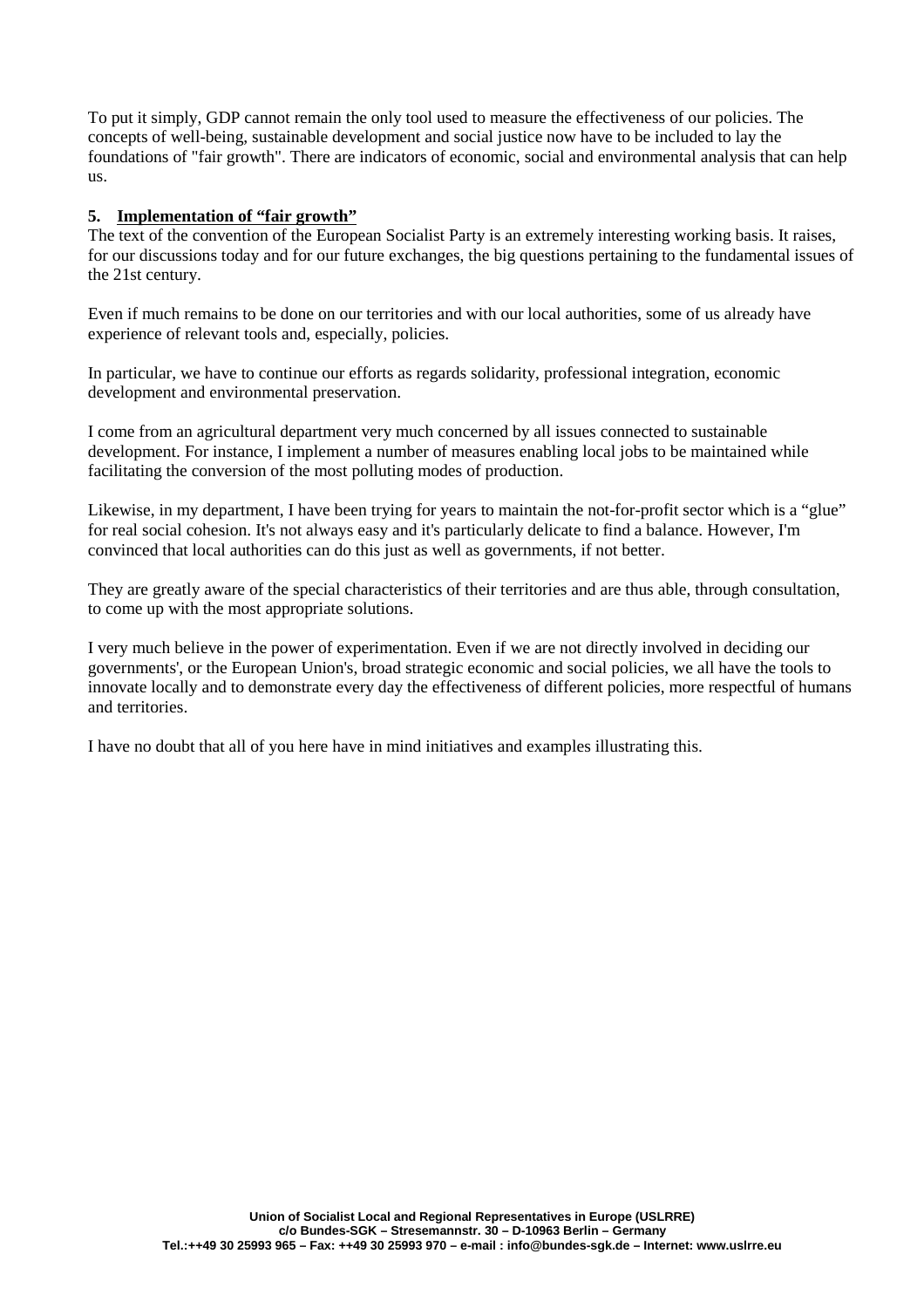### **Statement by Freddy THIELEMANS**

The economic, environmental and social crisis strongly affects our cities and its inhabitants. Yet, European cities are best placed to meet our citizens' needs.

European cities and local authorities :

- $\circ$  Represent > 75 % of EU population
- o Nb : Brussels (demographic growth : +15% in 10 years)
- $\circ$  Manage  $\frac{3}{4}$  of public investments and employ  $> 64$  millions workers.
- o Play a fundamental role in ensuring the quality of life of their territory's inhabitants by providing public services.
- o These services concern all aspects of daily life: services for people, transport, health, education, early childhood, energy, water policies, green spaces, roads, sports and culture.

To do so, cities must have adequate financial resources. **Yet, banks don't play along.** 

Solution : **to avoid local authorities needing to have recourse to short-term lending** on the market for financing (because of prohibitive rates) = encourage the system of intra-public lending.  $\rightarrow$  This is already **done at the City level, with the City's hospitals and social services: the treasuries are merged according to the needs of each service. One approach would be to do this on a larger scale.**

### In this difficult context, **how does the Socialist Party provide for fair and sustainable growth in the city of Brussels?**

Key idea : the crisis should not give rise to spending cuts; on the contrary, **the role of public authorities, in times of crisis, is to invest in well-being:** 

- o by having ambitious policies of public investments with added-value
- o by increasing the "hold" of public intervention

#### **Some of the City's tools and achievements that generate fair growth:**

- o Financing of strong and high-quality public services, infrastructures and facilities (schools, day care centres, etc.), which guarantee equal access to all citizens.
- o Plan 1000 housing units (1300 housing units created): the City aims at putting pressure on the rental market to limit speculation.
- o neighbourhood contracts: participation tools for urban revitalisation, implementation of socio-economic and environmental projects (stimulating social cohesion, sustainable development, employment integration (training))
- o local agenda 21 : participation tool for sustainable local development (21 objectives 150 actions for effective, socially fair and environmentally sustainable economic development). In Belgium, the City is one of the first to have adopted this tool.
- o Technological innovation and tourism growth: creation of facilities for congress tourism = International Congress Centre Neo = activities generating economic activity (creation of services and jobs that cannot be delocalised)
- o Ethical and solidarity investments: the City invests parts of its revenue through the ethical bank Triodos Bank. This is a symbolic measure, but it is my wish to increase the amount invested.

**Conclusion** : exchanges (of good practices) between European cities is essential. Cities and local authorities stand to learn from one another's experiences.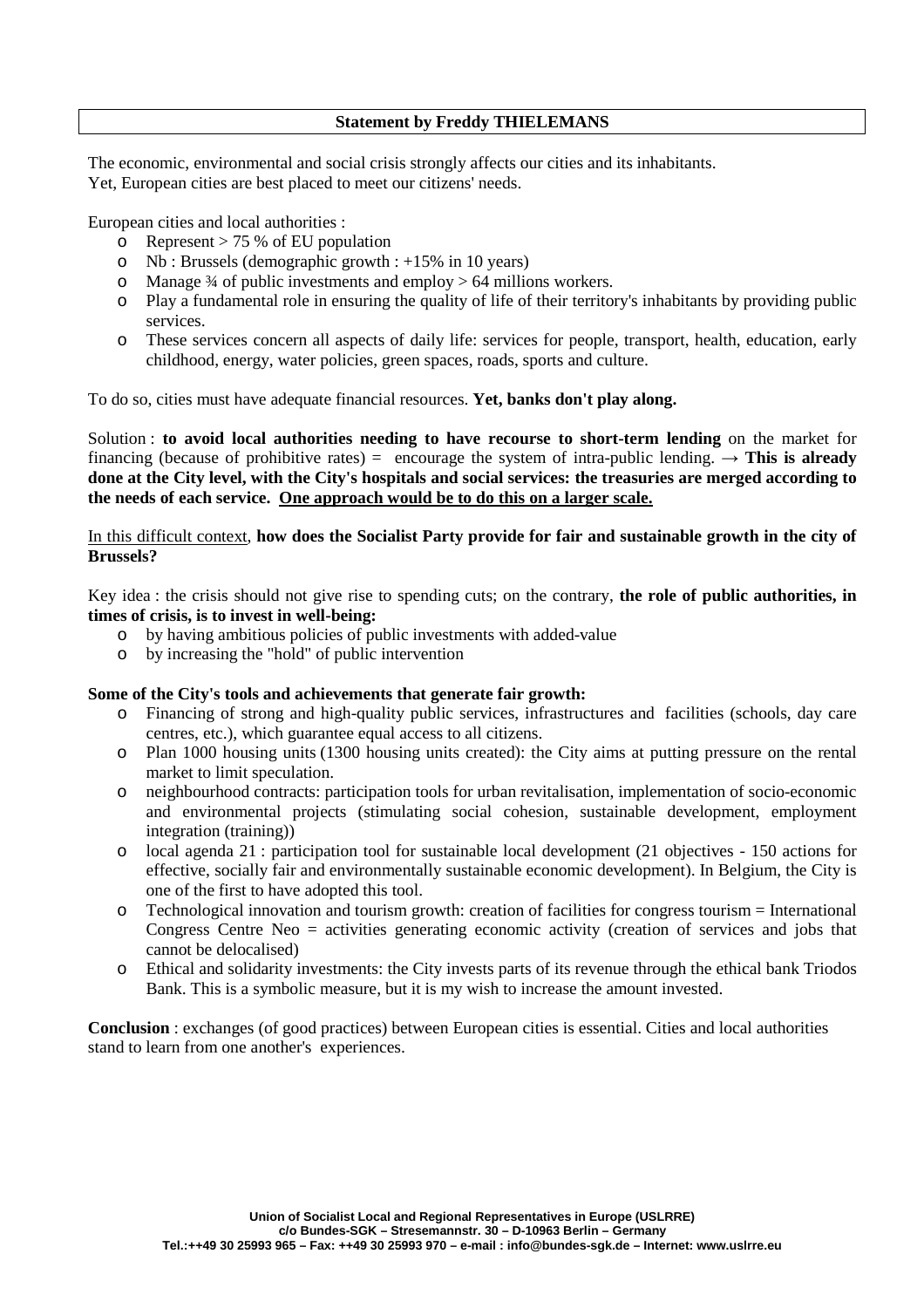### **Statement by Karl-Heinz LAMBERTZ**

Europe is in a difficult situation with the ongoing crisis, the bad situation in terms of budget, high unemployment and general insecure real economic factors outlook.

Together with the unfortunate regional/local context (public finances), this general situation has a deep impact on the regional and local level due to ongoing austerity measures and the fact that regions are the first to pay (both economically but also socially) as the reality of the citizens have to be dealt with at this level first and foremost.

Political reforms are therefore needed and I am happy to see so many of us around the table to discuss this important issue: European Socialists need to be stronger in confronting the growth challenges: productivity vs. solidarity, equal distribution, access to jobs, a new energy-model etc.

We also need to think more about election results: the left in Europe has been very impacted by the crisis as has been very busy implementing austerity measures and thus neglecting the task of giving hope to its citizens. We need a real technological strategy and progress.

We have to remember the crucial role which the regions play in all of this, and from an EU level it needs to be ensured that the regional and local authorities can benefit intelligently from the EU budget, which indeed is an investment-budget.

Not to be neglected either are the European funds, think for example in terms of:

education labour market development of social projects innovations in the health sector initiation of business projects improvement in the public services and so on…

We of course also have to put the deserved focus on equal distribution of the results of growth, as well as we should work around growth not only in the economic terms but also consider growth to benefit the human, social, green, sustainable aspects.

In conclusion, we as European Socialists need to stand together now and fight for a brighter future for the coming generations."